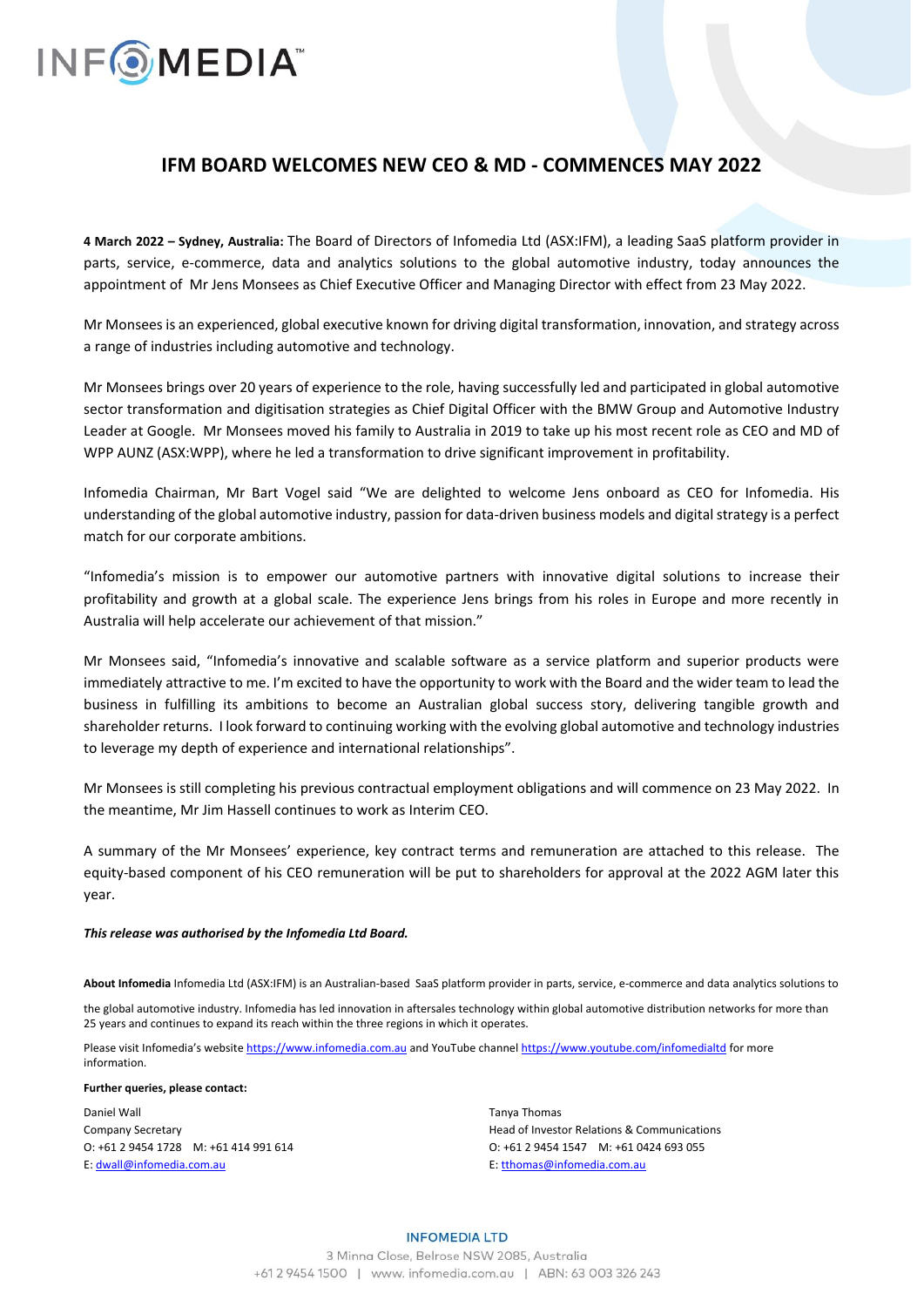

### **Mr Jens Monsees – Summary CV**

| Oct 2019 - May 2021  | <b>CEO and Managing Director</b>                 |
|----------------------|--------------------------------------------------|
| Feb 2016 - Sept 2019 | CDO, Global Lead for Digital Transformation      |
|                      | <b>SVP Digital Strategy</b>                      |
| Oct 2014 - Jan 2016  | CEO Digital marketing and Member of the          |
|                      | <b>Extended Board</b>                            |
| Mar 2014 - Sept 2014 | <b>Director Branding</b>                         |
|                      | <b>Member of the Extended Leadership Team</b>    |
| Sept 2011 - Feb 2014 | <b>Industry Leader Automotive</b>                |
| Jan 2008 - Aug 2011  | <b>Industry Head Consumer Packed Goods &amp;</b> |
|                      | <b>Healthcare for DACH</b>                       |
| Oct 2006 - Dec 2007  | <b>International Innovation Manager</b>          |
| Oct 2003 - Sept 2006 | Manager Global Communication Strategy -          |
|                      | <b>MINI</b>                                      |
| Jan 2002 - Sept 2003 | <b>International Brand Manager</b>               |
|                      |                                                  |
|                      |                                                  |

Mr Monsees holds both a Bachelor and Masters degree in Business Administration.

<sup>&</sup>lt;sup>1</sup> DACH refers to the region of Germany, Austria and Switzerland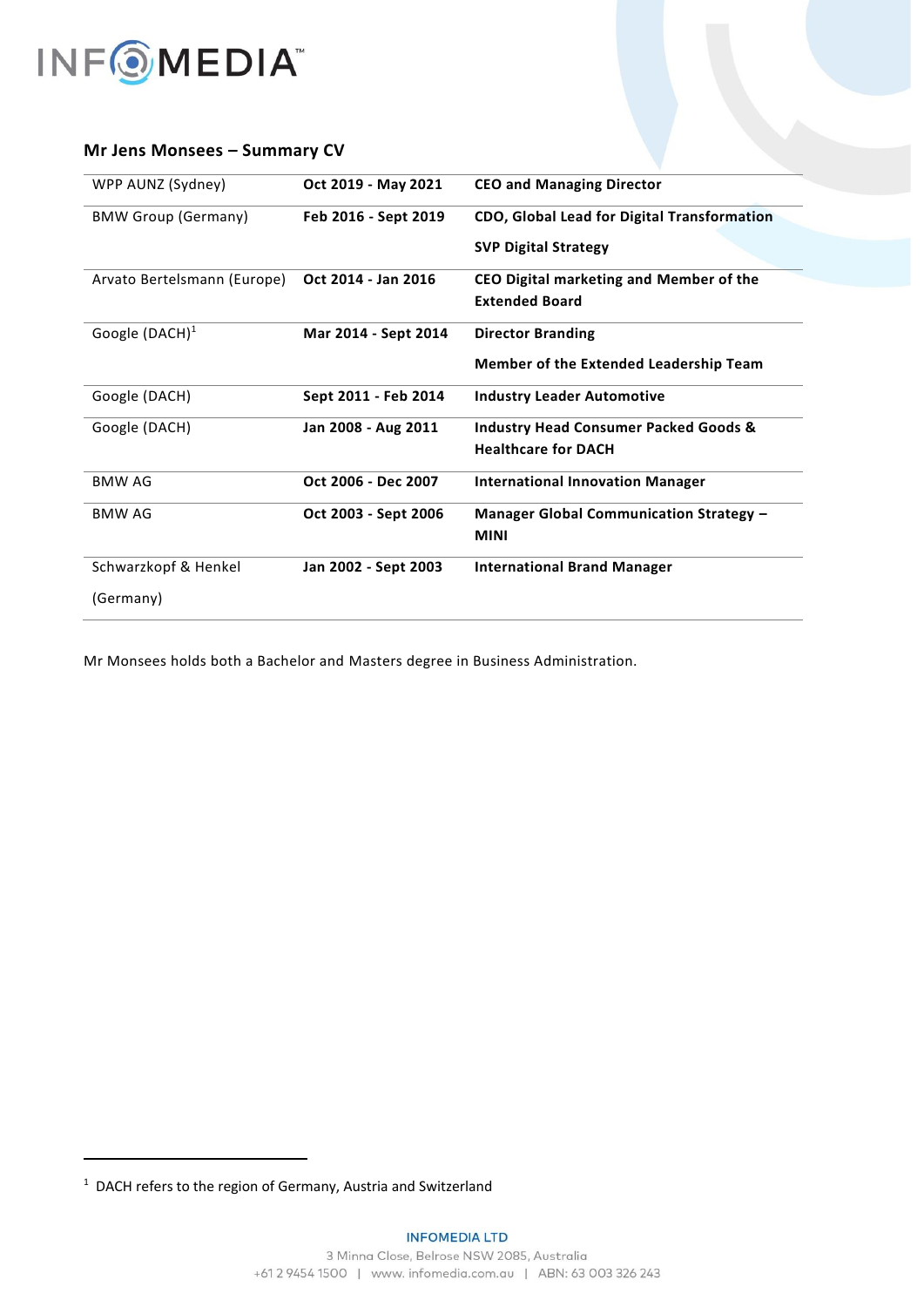

## **Summary of Key Terms of the Executive Agreement with Mr Jens Monsees**

| 1. Position &<br>Commencement | Mr Monsees will act as Managing Director and Chief Executive Officer<br>effective from 23 May 2022, or such other date agreed with the                                                                                                                                                                                                                                                                                                                                                                                                                                                                                                                                                                                                                                                                                                                                                                                                                                |  |
|-------------------------------|-----------------------------------------------------------------------------------------------------------------------------------------------------------------------------------------------------------------------------------------------------------------------------------------------------------------------------------------------------------------------------------------------------------------------------------------------------------------------------------------------------------------------------------------------------------------------------------------------------------------------------------------------------------------------------------------------------------------------------------------------------------------------------------------------------------------------------------------------------------------------------------------------------------------------------------------------------------------------|--|
| date                          | Chairman (the Commencement Date).                                                                                                                                                                                                                                                                                                                                                                                                                                                                                                                                                                                                                                                                                                                                                                                                                                                                                                                                     |  |
| 2. Term                       | Ongoing term subject to terminantion by either party.                                                                                                                                                                                                                                                                                                                                                                                                                                                                                                                                                                                                                                                                                                                                                                                                                                                                                                                 |  |
| Remuneration<br>з.            | <b>Fixed Remuneration</b>                                                                                                                                                                                                                                                                                                                                                                                                                                                                                                                                                                                                                                                                                                                                                                                                                                                                                                                                             |  |
|                               | \$600,000 per annum inclusive of base salary and statutory<br>superannuation.                                                                                                                                                                                                                                                                                                                                                                                                                                                                                                                                                                                                                                                                                                                                                                                                                                                                                         |  |
|                               | Short-term incentive (STI)                                                                                                                                                                                                                                                                                                                                                                                                                                                                                                                                                                                                                                                                                                                                                                                                                                                                                                                                            |  |
|                               | A short-term incentive on-target opportunity of \$540,000 applies,<br>subject to the achievement of performance hurdles and other terms.                                                                                                                                                                                                                                                                                                                                                                                                                                                                                                                                                                                                                                                                                                                                                                                                                              |  |
|                               | Stretch targets shall apply beyond the achievement of STI targets with<br>the overall STI capped at a maximum payment of \$648,000.                                                                                                                                                                                                                                                                                                                                                                                                                                                                                                                                                                                                                                                                                                                                                                                                                                   |  |
|                               | Long-term incentive (LTI)                                                                                                                                                                                                                                                                                                                                                                                                                                                                                                                                                                                                                                                                                                                                                                                                                                                                                                                                             |  |
|                               | An LTI target opportunity of \$660,000 applies, subject to the<br>achievement of performance hurdles and other terms.                                                                                                                                                                                                                                                                                                                                                                                                                                                                                                                                                                                                                                                                                                                                                                                                                                                 |  |
| 4. Sign-on Bonus              | A one-time sign-on bonus, equivalent to \$450,000, subject to the<br>following terms and conditions:                                                                                                                                                                                                                                                                                                                                                                                                                                                                                                                                                                                                                                                                                                                                                                                                                                                                  |  |
|                               | a. The sign-on bonus will be provided in the form of Performance<br>Rights, subject to shareholder approval;<br>b. The number of Performance Rights will be calculated by dividing<br>\$450,000 by the variable weighted average share price of<br>Infomedia shares in the 10 trading days prior to this<br>announcement;<br>c. the Performance Rights are subject to Infomedia's policies,<br>Equity Bonus Plan Rules; and<br>d. The key metrics of the Performance Rights are as follows:<br>Vesting hurdles: Must remain employed with<br>i.<br>Infomedia at the time each tranche vests.<br>Tranches: The Performance Rights will be divided into<br>ii.<br>3 tranches of equal value (subject to rounding)<br><b>Vesting dates:</b><br>iii.<br>Tranche 1: The first anniversary of the<br><b>Commencement Date</b><br>Tranche 2: The second anniversary of the<br>٠<br><b>Commencement Date</b><br>Tranche 3: The third anniversary of the<br>Commencement Date. |  |